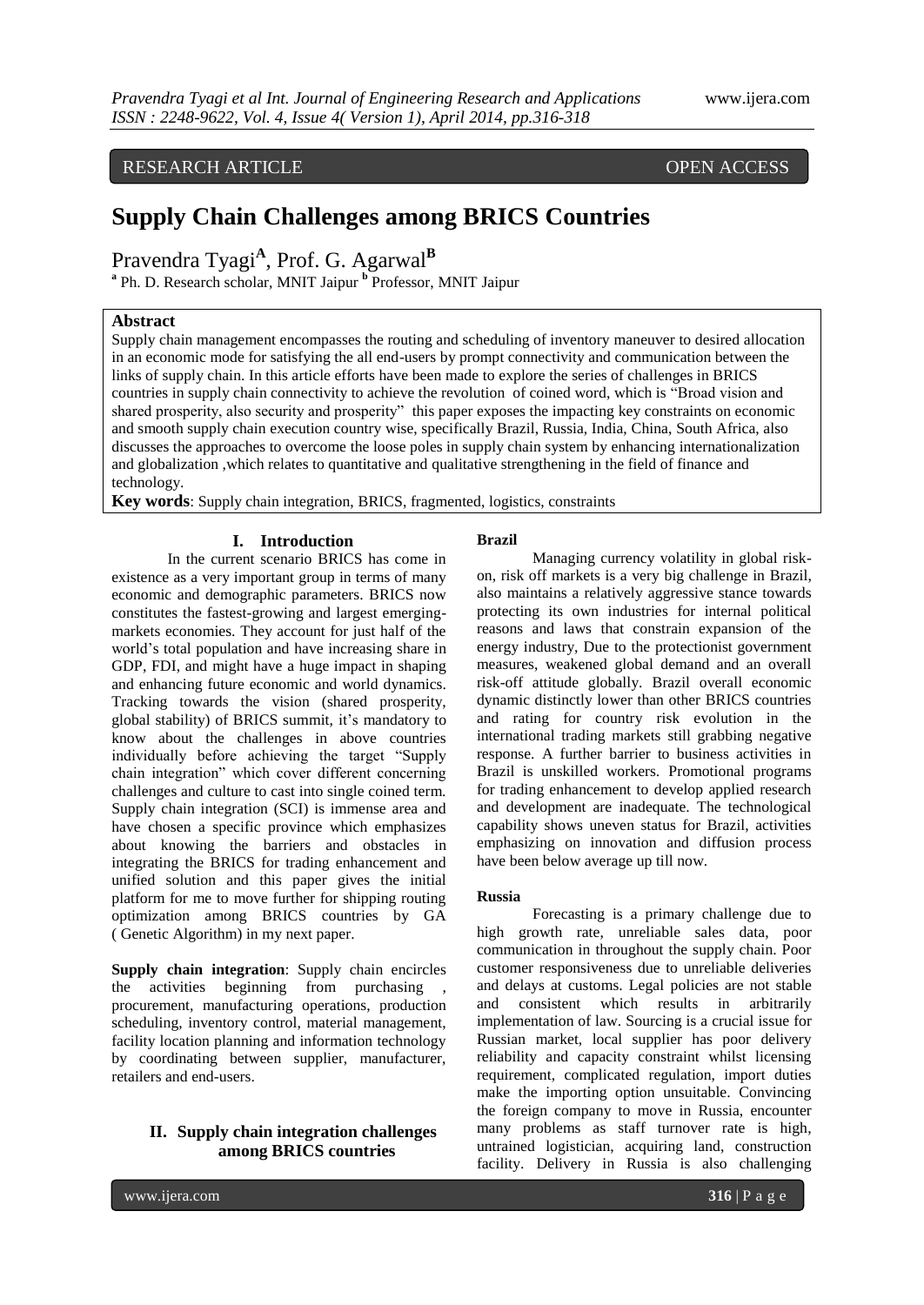because of inferior transport structure, lack of warehouse, fragmented logistics service, under capacity and lack of modernization of ports and further ,inland waterways are frozen which creates unreliable commitment to customers.

#### **India**

In India, the concept of integrated third party logistics is not so common in use which results in high logistics cost. Distribution network and accommodation capacity of warehouses is not significant, which gives the outcome of bottlenecking in reaching the product to end customer. Length of express highways is not commercially good to sustain the prompt connectivity. Lacking in tracking technology (Global positioning system ) for the instant update of the goods location is also a dominating factor ,which is considered as one of the challenge of the BRICS, internal structure of the ports is not technological sound to handle the goods quickly.

#### **China**

Implementation of supply chain integration (SCI) in China has list of barriers, remarkable, obstacle of Chinese culture unfold the value of feeling and law, means Chinese always give priority to feeling above law which results in complicated track to be followed in solving the problem by the rules and policy. This restriction also bound to run the organization based on feeling despite of rules and regulation, which in turn, make the management process blind that does not in favor of supply chain integration. Information sharing becomes pathetic as administrator use power and status to control the information, which forms groups in the department of enterprises.

#### **South Africa**

In South Africa, scarcity of centralized environment creating confusion and uncertainty in the working culture of the companies, which arises as availability of third party logistics providers (3PLS) , retailers, carriers, suppliers, provide facility in different manner due to their unique operating sequence, further bottlenecking in supply chain integration (SCI) come in existence in the form of unpredictable turnaround times, inventory loss, damage, lean security due to unskilled and temporary manpower. An impact which cannot be underestimated in supply chain is theft, hijacking of trucks add significant cost to supply chain.

The highly impactful constraints in South African supply chain as the cost of transport which remains a crucial issue as that account 65% of the total logistics costs, shortage in skills, economic uncertainty, efficiency of ports, also lacking in

accurate forecasting, which is an important tool of supply chain integration because of small market.

### **III. Conclusion**

The study discussed above is helpful to make familiar about individual challenges faced by BRICS countries, which further support for integration of supply chain in attaining sustainability in all aspects. This paper extends the BRICS status towards clear picture of lacking in different areas of concerned country but further my efforts will continue to provide solution regarding above stated scarcities to make successful integration of BRICS countries, with the help of literature reviews, data collection, and optimization technique followed by software tool.

The efforts made in this study will aim to unify different nations globally. The insufficiency of various countries in their province will be sufficed only when a step will be taken forward towards integration. To overcome the deficiency of one country, in the moment of crisis, with the strength of remaining BRICS Countries, this idea has been put forth.

# **Reference**

- [1] Marcin Gryczka (2010): Changing role of BRIC countries in technology driven international Division of labor, Volume 2 issue 2, pp. 89-97
- [2] Yunyun Duan, (2010) FDI in BRICs: A Sector Level Analysis. International Journal of Business and Management Vol. 5, No 1
- [3] Marcin Gryczka (2010): Changing role of BRICS countries in technology driven international division of labor, Vol. 2 No 2, pp. 89-97
- [4] Hussain A.H Awad, Mohammad Othman Nassar (2010) Supply Chain Integration: Definition and Challenges, Proceeding of International Multi Conference of Engineers and Computer Scientist, Vol 1, pp 17-19
- [5] Waldemiro (2011): Supply chain management in the Brazilian Industry , Volume 2,issue 1
- [6] John Frankenstein (2011) : The BRICS "A last hope , may be not" International Journal of Business and Social Science, Vol.2 No. 1
- [7] Holly A. Bell (2011) Status of BRICs: An Analysis of Growth Factors. International Research Journal of Finance and Economics, ISSN 1450-2887, No 69
- [8] John Frankenstein (2011) The BRICS "A last hope, may be not" International Journal of Business and Social Science, Vol.2 No. 19